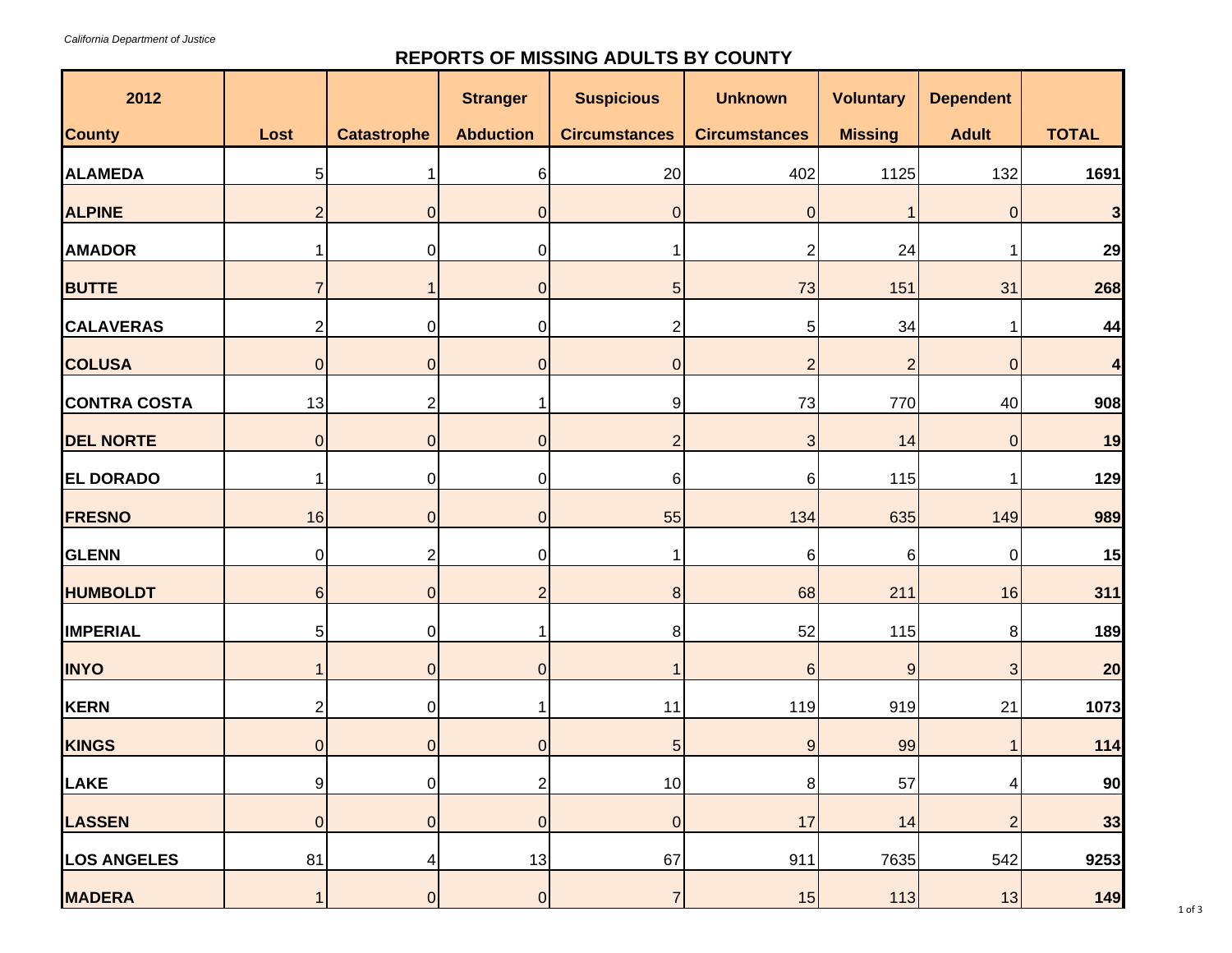## **REPORTS OF MISSING ADULTS BY COUNTY**

| 2012                   |                |                    | <b>Stranger</b>  | <b>Suspicious</b>    | <b>Unknown</b>       | <b>Voluntary</b> | <b>Dependent</b> |              |
|------------------------|----------------|--------------------|------------------|----------------------|----------------------|------------------|------------------|--------------|
| <b>County</b>          | Lost           | <b>Catastrophe</b> | <b>Abduction</b> | <b>Circumstances</b> | <b>Circumstances</b> | <b>Missing</b>   | <b>Adult</b>     | <b>TOTAL</b> |
| <b>MARIN</b>           | $\overline{0}$ | 5                  | 0                | 3                    | 5                    | 196              | 9                | 218          |
| <b>MARIPOSA</b>        | $\overline{0}$ | $\overline{0}$     | $\mathbf 0$      | $\overline{0}$       | 11                   | $\boldsymbol{8}$ | 2                | 21           |
| <b>MENDOCINO</b>       | 1              | $\pmb{0}$          | $\overline{0}$   |                      | 4                    | 95               | 3                | 104          |
| <b>MERCED</b>          | $\overline{0}$ | $\overline{0}$     |                  | 6                    | 29                   | 252              | 13               | 301          |
| <b>MODOC</b>           | $\overline{0}$ | $\pmb{0}$          | $\overline{0}$   |                      |                      | 9                | 0                | 11           |
| <b>MONO</b>            | $\overline{0}$ | $\overline{0}$     | $\overline{0}$   | $\overline{0}$       | $9$                  | $\overline{2}$   | $\mathbf{0}$     | 11           |
| <b>MONTEREY</b>        | $\mathfrak{S}$ | $\overline{0}$     | 0                | 3                    | 12                   | 297              |                  | 322          |
| <b>NAPA</b>            | $\overline{0}$ | $\overline{0}$     | $\overline{0}$   | 3                    | 13                   | 49               | 2                | 67           |
| <b>NEVADA</b>          | $\overline{2}$ | 1                  | $\overline{0}$   | 4                    | 16                   | 48               | 5                | 76           |
| ORANGE                 | 21             | 3 <sup>1</sup>     | 3                | 18                   | 205                  | 2007             | 85               | 2342         |
| <b>PLACER</b>          | 33             | $\pmb{0}$          | 0                | 11                   | 93                   | 251              | 27               | 415          |
| <b>PLUMAS</b>          | $\overline{0}$ | $\overline{0}$     | $\overline{0}$   | $\overline{0}$       | 10                   | 3                |                  | 14           |
| <b>RIVERSIDE</b>       | $\overline{7}$ | 1 <sup>1</sup>     | $\overline{2}$   | 9                    | 35                   | 1674             | 10               | 1738         |
| <b>SACRAMENTO</b>      | 15             | $5\overline{)}$    | 3                | 53                   | 115                  | 1748             | 228              | 2167         |
| <b>SAN BENITO</b>      | $\overline{0}$ | $\mathbf 0$        | $\overline{0}$   | 5                    | 6                    | 27               |                  | 39           |
| <b>SAN BERNARDINO</b>  | 20             | $\mathbf 1$        |                  | 35                   | 92                   | 1760             | 88               | 1997         |
| <b>SAN DIEGO</b>       | 4              | $\overline{0}$     | 1                | 42                   | 73                   | 2500             | 132              | 2752         |
| <b>SAN FRANCISCO</b>   | $\overline{0}$ | $\overline{0}$     | $\overline{0}$   | $6 \,$               | $\pmb{0}$            | 1359             | 13               | 1378         |
| <b>SAN JOAQUIN</b>     | 5 <sub>l</sub> | $\overline{0}$     | $\overline{0}$   | $\overline{9}$       | 14                   | 1133             | 10               | 1171         |
| <b>SAN LUIS OBISPO</b> | $\overline{0}$ | $\overline{0}$     | $\overline{0}$   | $\mathbf{1}$         | $6 \overline{6}$     | 229              | $\overline{2}$   | 238          |